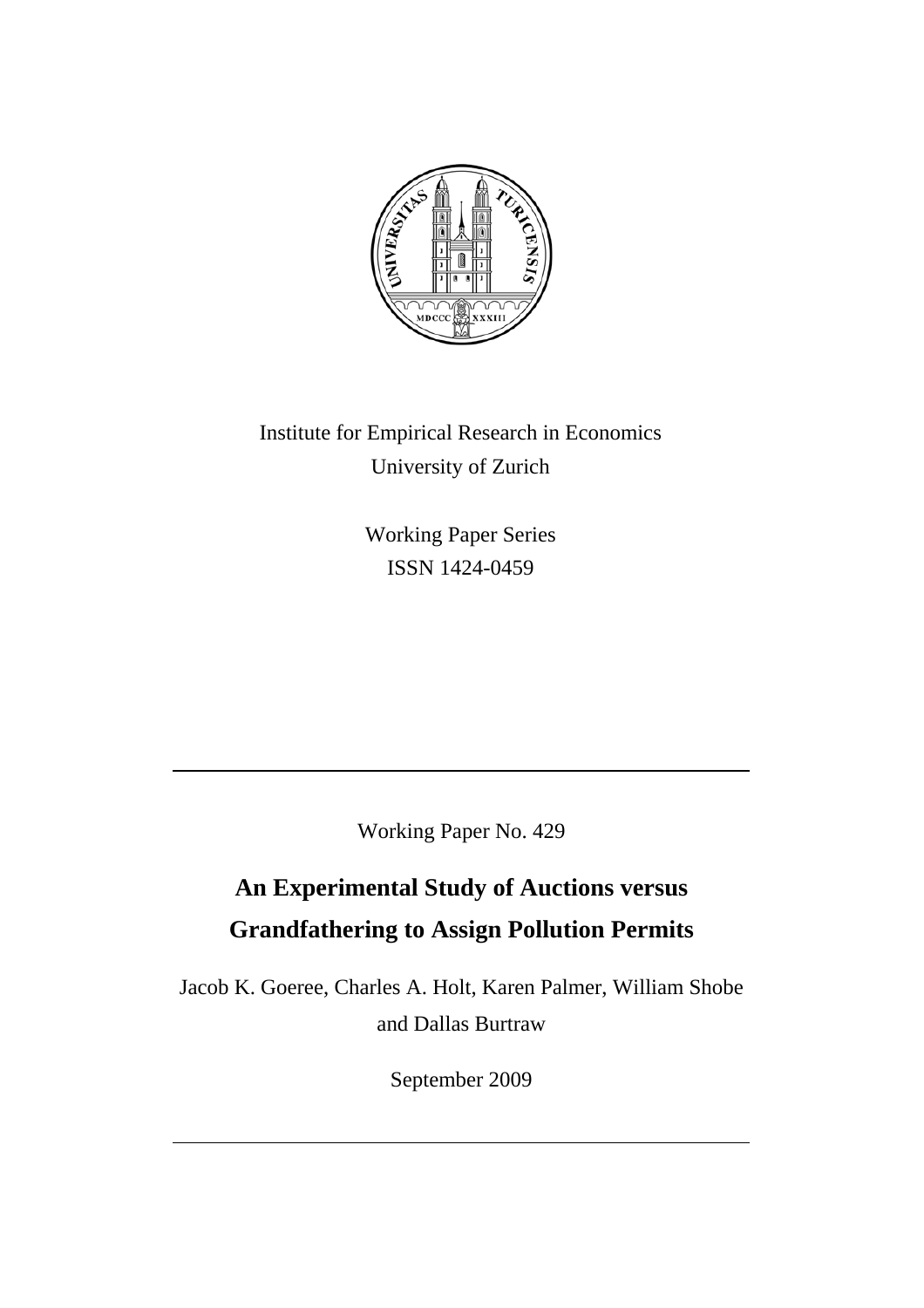## AN EXPERIMENTAL STUDY OF AUCTIONS VERSUS GRANDFATHERING TO ASSIGN POLLUTION PERMITS

Jacob K. Goeree, Charles A. Holt, Karen Palmer, William Shobe, Dallas Burtraw<sup>∗</sup>

September 8, 2009

#### Abstract

We experimentally study auctions versus grandfathering in the initial assignment of pollution permits that can be traded in a secondary spot market. Low and high emitters compete for permits in the auction, while permits are assigned for free under grandfathering. In theory, trading in the spot market should erase inefficiencies due to initial mis-allocations. In the experiment, high emitters exercise market power in the spot market and permit holdings under grandfathering remain skewed towards high emitters. Furthermore, the opportunity costs of "free" permits are fully "passed through." In the auction, the majority of permits are won by low emitters, reducing the need for spot-market trading. Auctions generate higher consumer surplus and slightly lower product prices in the laboratory markets. Moreover, auctions eliminate the large "windfall profits" that are observed in the treatment with free, grandfathered permit allocations.

JEL Codes: C92, D43, D44, Q58 Keywords: Pollution Permits, Auctions, Grandfathering, Experiments

<sup>\*</sup>Goeree: Institute for Empirical Research in Economics, University of Zürich, Blümlisalpstrasse 10, CH-8006, Zürich, Switzerland and Division of the Humanities and Social Sciences, California Institute of Technology, Mail code 228-77, Pasadena, CA 91125, USA; Holt: Department of Economics, University of Virginia, Monroe Hall, McCormick Road, Charlottesville, VA 22903, USA. Burtraw and Palmer: Resources for the Future, 1616 P Street NW, Washington, DC 20036, USA; Shobe: Center for Economic and Policy Studies, University of Virginia, 2400 Old Ivy Road, Charlottesville, VA 22903, USA. We gratefully acknowledge financial support from the Dutch National Science Foundation (VICI 453.03.606), the Bankard Fund for Political Economy, Mistra's Climate Policy Research Forum (Clipore) and the US Environmental Protection Agency. We would like to thank Helen Bernhard, Noemi Nagi, Thomas Neumeyer, Nina Spiri, and Sean Sullivan for their help with the experiments, and participants ´ at the European Economic Association Meetings (Barcelona, August 2009) for useful comments.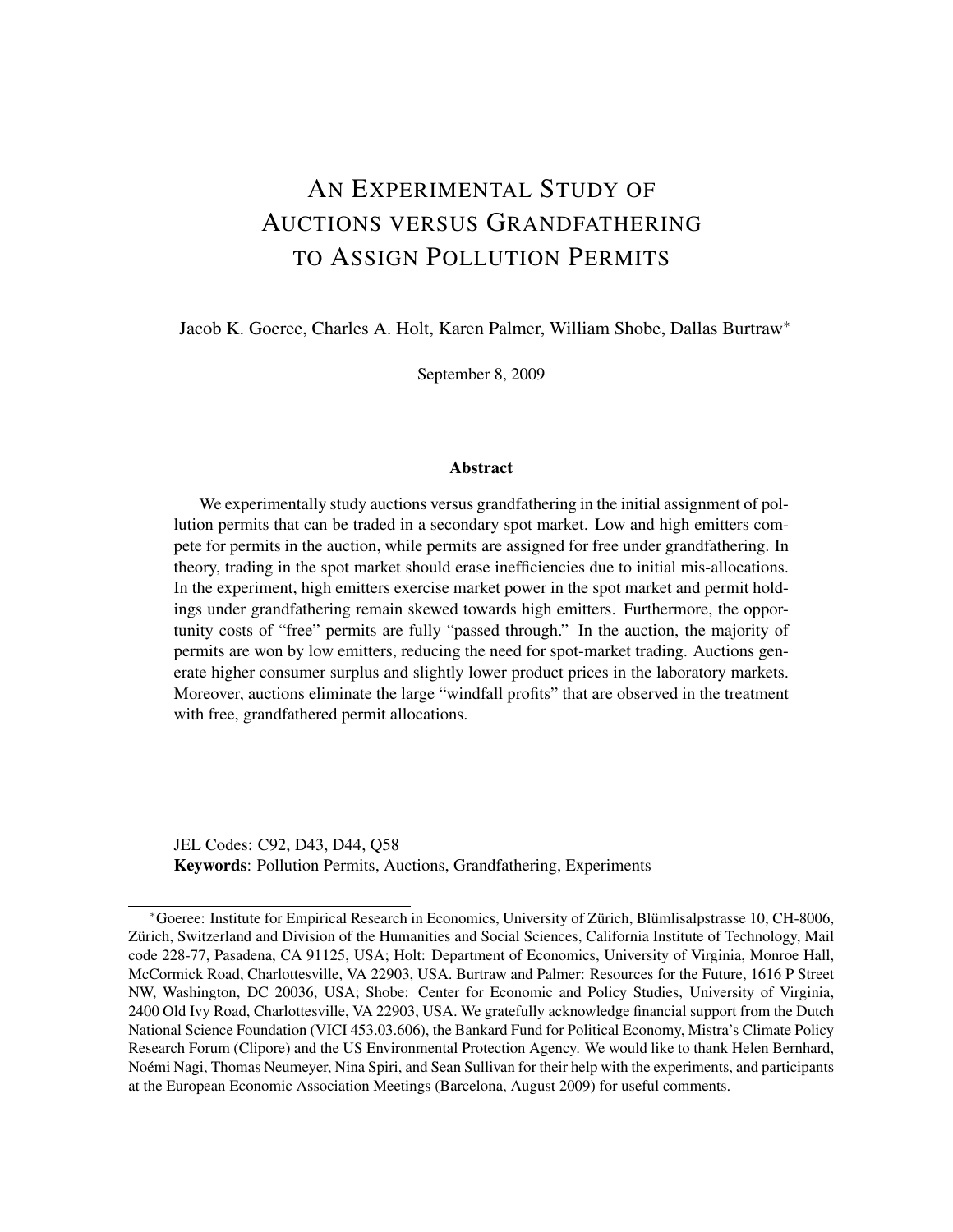### 1. Introduction

One of the most important and contentious issues for any cap-and-trade emissions policy is the initial allocation of allowances or "permits." The solution that is generally favored by the regulated firms is to allocate the limited number of permits at no cost in proportion to past emissions levels. This process, known as "grandfathering," is typically justified on the grounds that if you make firms pay for permits, the result will be a run-up in downstream product prices, e.g. electricity. A simple market-based alternative for the initial assignment is to use regularly scheduled auctions.

In the initial phase of the European Emissions Trading System (EU-ETS) greenhouse gas cap-and-trade program,<sup>1</sup> the participating countries were required to use auctions for at most 5% of the permit allocations. The resulting "windfall profits" from free allocations created some public dissatisfaction with the cap-and-trade approach to greenhouse gas emissions controls. For instance, one of Europe's largest carbon emitters, the Germany based RWE, collected windfall profits of about \$6.4 billion in the first three years of EU-ETS. RWE received 30% of all permits given out, more than any other company in Germany, and was reprimanded by the German antitrust authority in response to complaints about rising electricity prices (at 5% per year). RWE acknowledged charging its customers for the emission permits, saying that "...while it may have received them for free from the government, they still had value in the market place."<sup>2</sup>

In contrast, the 2008 Regional Greenhouse Gas Initiative (RGGI) required the use of auctions for a minimum of 25% of the allocation to electricity producers in 10 northeast states in the United States. In fact, about 90% of the permits have been sold by auction in the first year of this program, and the auction revenues are being used for "strategic energy initiatives." The EU plans to initiate auctions for a majority of the permits for electricity producers beginning in 2013 and transition to 100% auctions by 2020. In the US, the Obama administration favors auctions, but the legislation being considered in Congress at this point is largely based on free allocations.

The initial design of cap-and-trade policy was heavily influenced by political tradeoffs needed to obtain support for strict emissions controls, but a longer-term perspective should be based on economic considerations. A comparison of different allocation methods is com-

<sup>&</sup>lt;sup>1</sup>The EU-ETS is the world's largest carbon-trading market with a trade volume of \$80 billion in 2008. The price of a permit to emit one ton of  $CO<sub>2</sub>$  was approximately 25 Euro in 2008.

<sup>2</sup>See http://www.nytimes.com/2008/12/11/business/worldbusiness/11carbon.html.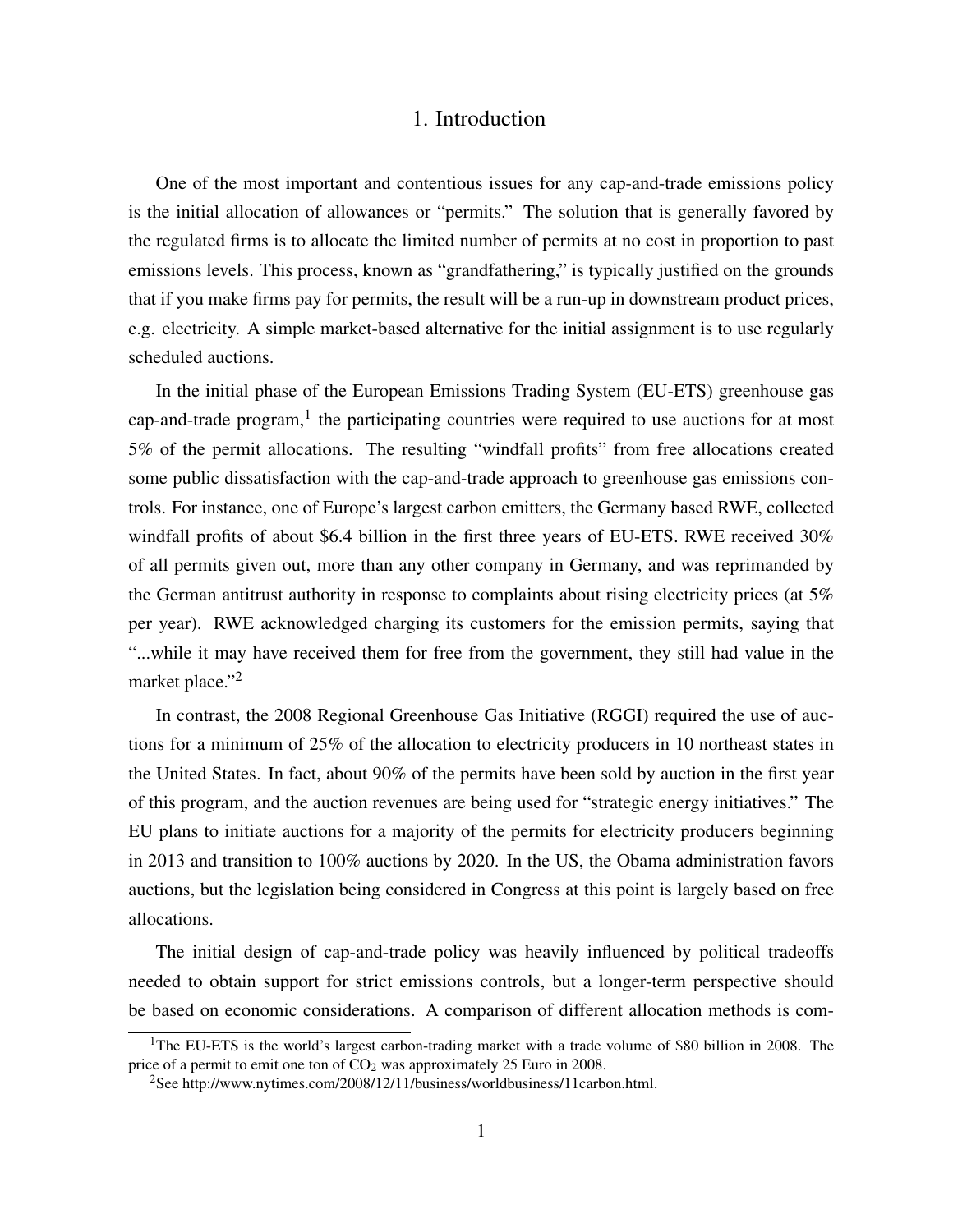plicated by the fact that economic and regulatory conditions are changing over time as is the mix between auctions and grandfathered allocations. This paper uses laboratory experiments to evaluate the economic effects of grandfathered and auction-based allocations, holding the underlying structure of the market constant. We consider two main issues: 1) will auctionbased allocations result in higher prices for the product being produced (i.e. pass through of permit costs)? and 2) will grandfathered allocations based on historical emissions levels lead to inefficiencies in the way that emissions reductions are spread between high-emitting and low-emitting producers?<sup>3</sup>

The argument that auctioning permits will raise downstream product prices more than grandfathering is inconsistent with economic theory. Tradable permits have an opportunity cost, i.e. the price they sell for in secondary markets, even if they are received for free, and this opportunity cost will be reflected in product prices (e.g. Burtraw et al. 2002). The opportunity cost argument is sometimes viewed with skepticism by regulators. Even when the argument is recognized, the resulting windfall profits are viewed with antagonism, as illustrated by the aforementioned RWE example. Another regulatory concern is the possibility that firms with high emissions levels may exploit the market power associated with high permit allocations in the secondary market for permits.

## 2. Experimental Design and Procedures

We conducted a total of 14 sessions, seven in which the initial permit assignment was decided by auction and seven in which it was decided by grandfathering.<sup>4</sup> In each session, six subjects participated. Upon entering the lab, subjects were told they were not allowed to communicate with each other and they could use the computers only for the purpose of the experiment. Subjects received detailed instructions on their computer screens, which were read aloud. The instructions typically took 30 minutes, and the 9-period experiment added another 45-60 minutes. Average earnings were approximately \$50 (including a show up fee).

 $3$ Hahn (1984) theoretically shows that free allocations can cause inefficiencies, especially when a firm with market power receives more (or fewer) allowances than its cost effective allocation. In an experimental paper, Hahn (1983) finds that when the initial allocation deviates from the least cost allocation, a zero-revenue auction is less susceptible to market power than free distribution. Liski and Montero (2005) extend Hahn's work by looking at initial allocations over time and allowing banking of permits using a dominant firm/competitive fringe model.

<sup>4</sup>The experiments were conducted at the University of Virginia using the VeconLab emission permit auction program, accessible at http://veconlab.econ.virginia.edu/ep/ep.php.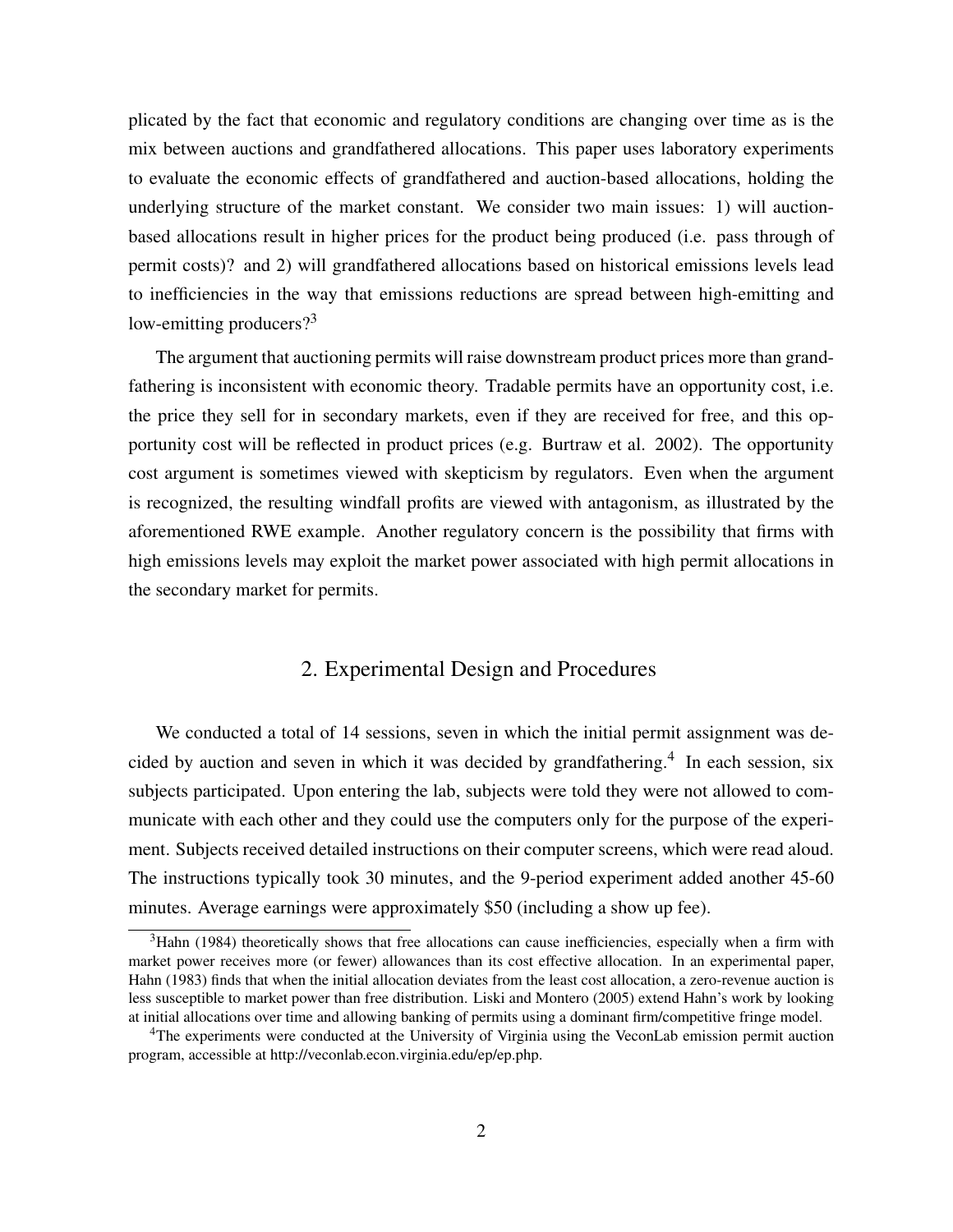In the experiment, three subjects played the role of low emitters and three that of high emitters. Low emitters required one permit for each unit produced and high emitters required two permits per unit produced. Each producer had a capacity limit of four units, with the marginal production costs for each the four units being randomly drawn and known only to the producer. The cost draws were independent across producers and periods. Marginal production costs for low emitters were uniformly distributed on [8,12] and those for high emitters were uniformly distributed on  $[4,8]$ <sup>5</sup>. With a capacity of 4 units for each producer, permits would not be scarce if there were 36 or more (since the three low emitters would use at most 12 permits and the three high emitters would use at most 24 permits). Our design choice was to reduce the number of permits to 50% of this level, i.e. a cap of 18 permits, which shifts supply away from high emitters as we explain below.

Each period of the experiment consisted of three stages: (1) the assignment stage (grandfathering or auction), (2) a spot market, and (3) the product market. We next describe each stage in detail. In the assignment stage of the grandfathering treatment, each low emitter was endowed with 2 permits and each high emitter with 4 permits. No initial endowments were assigned in the auction treatment. Instead 18 permits were offered for sale in a uniform-price auction in which bids were ranked from low to high with the top 18 bids winning and the uniform price that winners paid being determined by the highest losing bid (i.e. the 19-th highest bid).

After subjects had been informed about their initial endowments, or after they had learned the outcome of the auction, they were given the opportunity to trade permits in a spot market. The spot market was introduced to correct for initial mis-allocations. The spot market was modeled using a single-round, limit-order call market in which each producer was provided with a single opportunity to submit buy and/or sell orders. A buy order consisted of a quantity and a bid price equal to the maximum a producer was willing to pay for a permit.<sup>6</sup> Likewise, a sell order specified a quantity and an ask price, which was the minimum a seller wanted to receive for a permit.<sup>7</sup> The bid and ask prices were then ordered to form a demand and supply curve respectively, and their intersection determined the market-clearing price. Buy orders with bid prices above the market-clearing price transacted, as did sell orders with ask prices below the market-clearing price. Once the market-clearing price and transactions had been determined, producers were informed about their new cash and permit holdings.

 $5$ The auction and grandfathering sessions were "paired" in the sense that random cost draws used in an auction session were also used in a grandfathering session. We used new random cost draws across different auction sessions, so in total there were seven independent auction/grandfathering pairs.

<sup>&</sup>lt;sup>6</sup>The total dollar amount of a buy order could not exceed a subject's cash holdings.

 $7$ The total number of permits listed in a sell order could not exceed a subject's permit holdings.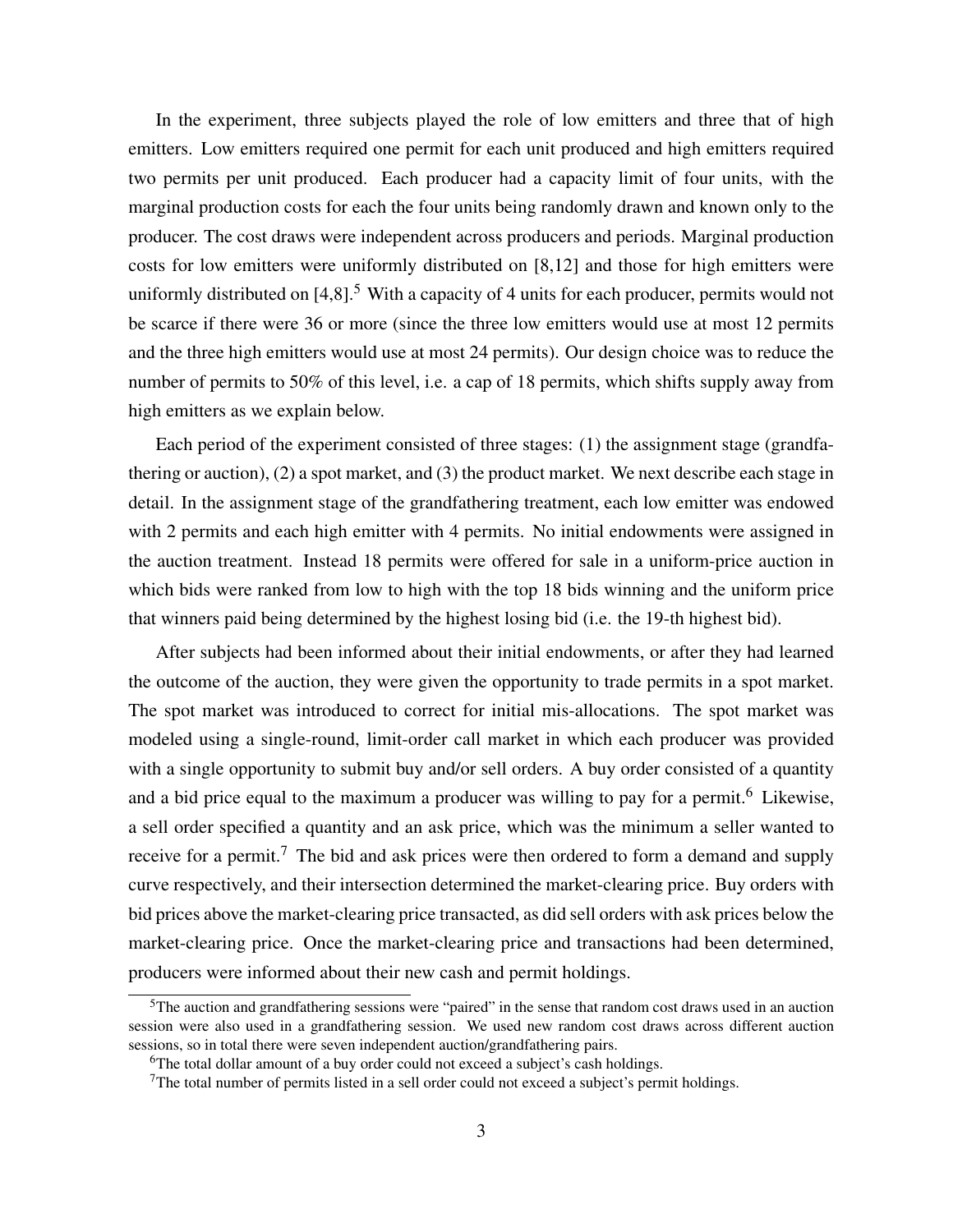Finally, in the product market all six producers could specify sell prices for each of their four capacity units. If a producer preferred not to sell one or more units, then this could be done by selecting the "no bid" option from a drop-down menu of possible sell prices. The sell bids were ranked to form a supply curve, which was intersected with a commonly known demand function,  $D(p) = 36 - p$ , to determine the equilibrium price in the product market. Only orders that specified prices less than the equilibrium price sold, and producers' cash and permit holdings were updated accordingly (where for each unit sold by a low emitter one permit was deducted and for each unit sold by a high emitter two permits were deducted).

In the product market, the permit constraint was not binding, i.e. producers were allowed to be "non-compliant" by selling more units than they had permits for. If producers sold fewer units than they had permits for, then the unused permits would carry over to the next period, i.e. "banking" of permits was possible. However, in periods 3, 6, and 9 of the experiment, the program checked automatically for compliance: a producer who had a permit deficit in any of these periods was charged a penalty of 16 for every missing permit (twice the permit equilibrium price, as we show next).

#### 3. Theoretical Predictions

The competitive equilibrium prices in the permit spot market and the product market, denoted *r* and *p* respectively, follow from a set of coupled demand-and-supply equations. Consider a low emitter with marginal cost  $8 \le c \le 12$  for the first unit. Selling this unit results in a profit of *p*−*r* −*c*, since a low emitter needs one permit for each unit produced. Hence, a low emitter would sell the unit if and only if *p*−*r* > *c*. Since a low emitter's cost distribution is uniform on [8,12], the expected supply of a low emitter is

$$
S_L(p,r) = \begin{cases} 0 & \text{if } p-r < 8\\ p-r-8 & \text{if } 8 \le p-r < 12\\ 4 & \text{if } 12 \le p-r \end{cases}
$$
 (3.1)

Likewise, supply of a high emitter is

$$
S_H(p,r) = \begin{cases} 0 & \text{if } p-2r < 4\\ p-2r-4 & \text{if } 4 \le p-2r < 8\\ 4 & \text{if } 8 \le p-2r \end{cases}
$$
(3.2)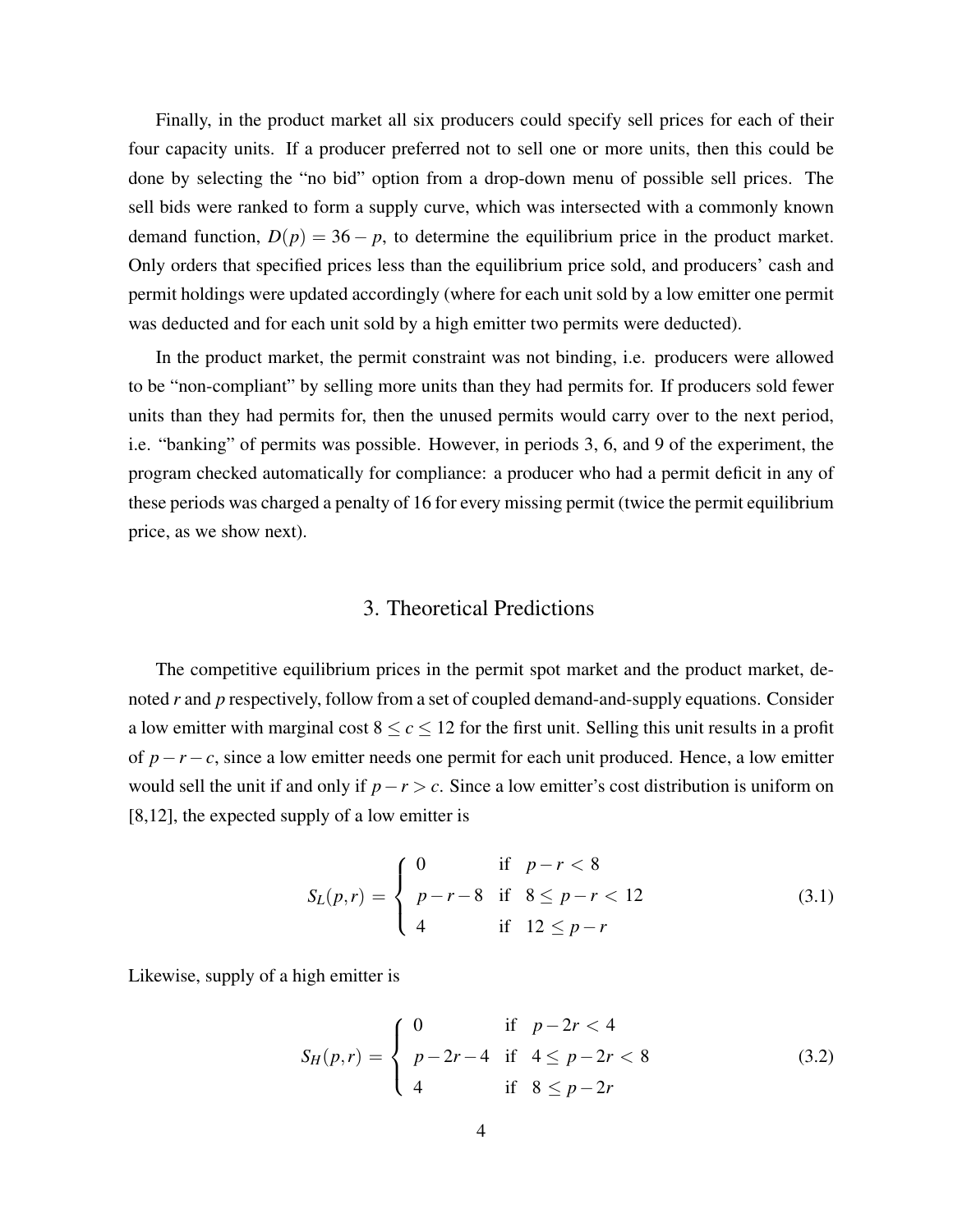

Figure 1. Demand (thin downward sloping curve) and predicted supply for a cap of 18 (upper supply curve) and 36 (lower supply curve). High emitters' supply is shown by the solid lines and low emitters' supply by the dotted lines. The vertical dot-dashed lines reflect producers' capacity or permit constraints.

Competitive equilibrium prices now follow from the requirement that demand equals supply in the product market,  $D(p) = 3S_L(p,r) + 3S_H(p,r)$ , and that the total number of permits used is equal to the cap,  $3S_L(p,r) + 6S_H(p,r) = 18$ . It is readily verified that equilibrium price levels are  $p = 21$  and  $r = 8$ . At these price levels, a low emitter produces 4 units (i.e. at full capacity) and requires 4 permits while a high emitter produces 1 unit and needs 2 permits.

The introduction of a cap of 18 permits shifts supply away from high emitters, see Figure 1. Demand is shown by the downward sloping thin black line, and supply is shown by the dotted lines for low emitters and by the solid lines for high emitters. When the cap is non-binding (i.e. 36 or more permits so  $r = 0$ ), the high emitters are on the bottom part of the supply curve since they have lower marginal production costs, as shown by the lower supply curve. However, with a binding cap of 18 permits and a resulting equilibrium permit price of  $r = 8$ , the low emitters have lower per-unit costs, as shown by the upper supply curve. The vertical line at a quantity of 24 reflects the production capacity constraint of 4 units for each of the six producers. The vertical line at a quantity of 15 reflects the permit constraint: the three low emitters have 12 permits and, hence, can produce 12 units, and the three high emitters have 6 permits and, hence, can produce only 3 units.

The profits of low and high emitters under the competitive equilibrium benchmark depend on how permits are initially assigned. Under grandfathering, a high emitter sells 2 permits at a price of  $r<sub>S</sub> = 8$  in the spot market, and sells one unit at a price of 21 in the product market. The expected value of the lowest marginal cost of a high emitter is 4.8, so the high emitters'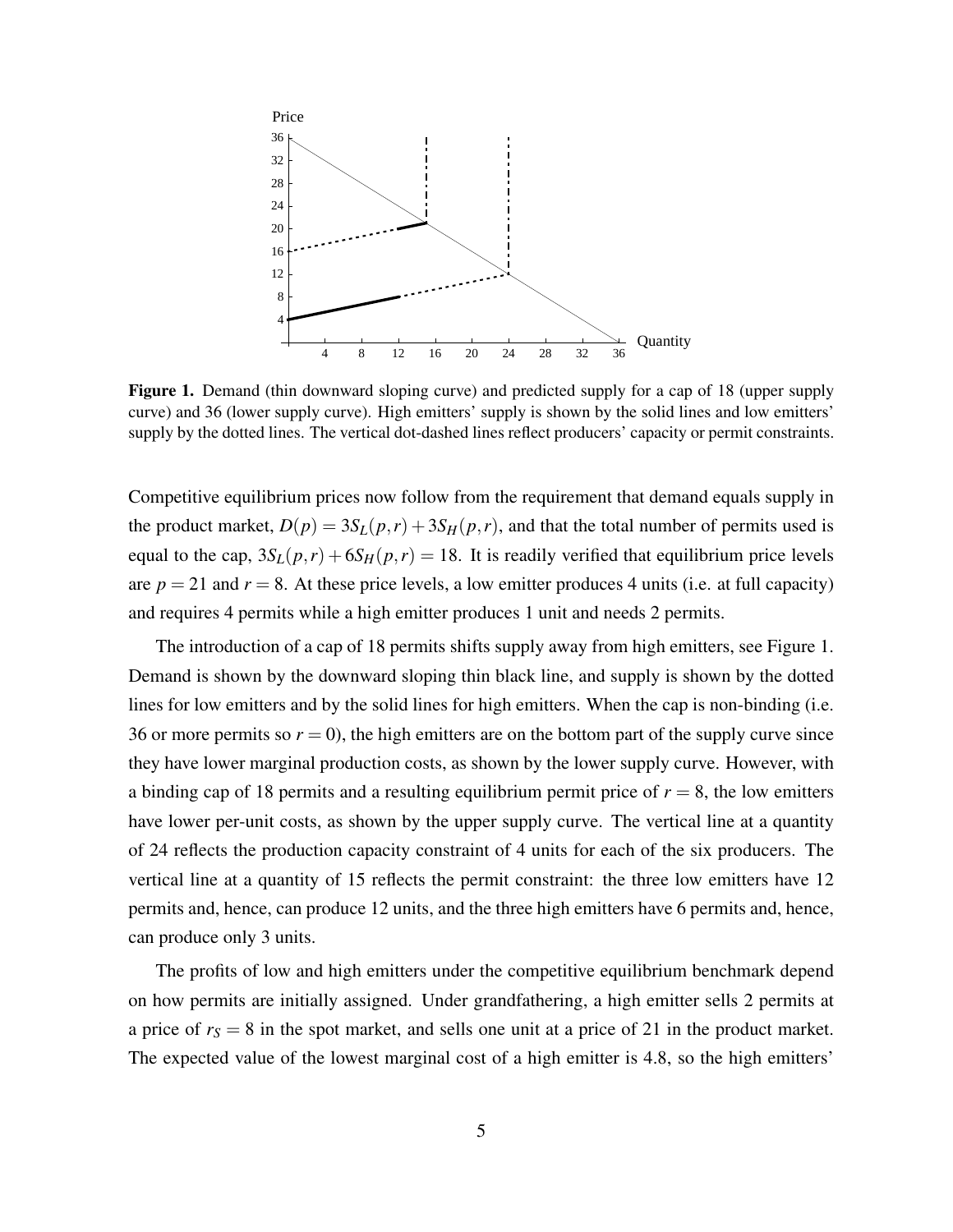product market profits are 16.2, and hence, total profits are 32.2. A low emitter sells 4 units in the product market for a profit of  $4(21-10) = 44$  and the low emitter acquires two permits in the spot market, so total net profits are  $44-16=28$ . In the auction, a low emitter is predicted to acquire 4 permits and a high emitter two permits at a unit price of  $r_A = 8$ . Since allocations after the auction are optimal, there is no predicted activity in the spot market. Total profits for low and high emitters are now  $44-32 = 12$  and  $16.2-16 = 0.2$  respectively.<sup>8</sup>

The competitive equilibrium predictions are shown in the top panel of Table 1. The Prices column shows the permit price  $(r_A$  in the auction,  $r_S$  in the spot market, and NA is short for "not" applicable") and the product market price (*p*). The Permits column shows permit holdings of the low and high emitters after the assignment stage and after the spot market. Producers' overall profits are shown in the Profits column, and the final two columns show consumer surplus and government revenue (from the auction or non-compliance penalties).

The competitive equilibrium benchmark assumes price taking behavior, which is not realistic if traders can exercise market power in the permit or product markets.<sup>9</sup> As another benchmark, suppose no trade occurs in the spot market so that final allocations under grandfathering are equal to the initial allocations. High emitters will then produce 2 units in the product market and so will the low emitters, yielding a product market price of 24 and profits of  $48 - 4.8 - 5.6 = 37.6$  for high emitters and  $48 - 8.8 - 9.6 = 29.6$  for low emitters, see the middle ("No Trade") panel of Table 1. The no-trade outcome occurs, for instance, if permit prices in the spot market are driven up to 16, i.e. the penalty incurred for non-compliance.

## 4. Results

Aggregate statistics for the auction and grandfathering treatments are shown in the bottom ("Observed") panel of Table 1. The numbers represent data averages for the final five periods (periods 5-9) of the seven sessions in each treatment.

The auction permit price (7.2) is lower than the theoretical prediction (8.0) and the resulting allocation of permits, 9.3 permits for low emitters and 8.7 permits for high emitters, reveals that too few permits are won by low emitters. This mis-allocation is not corrected in the spot market

 ${}^{8}$ In order to negate the effects of possible low earnings, we gave each high emitter an initial payment of \$60, whereas each low emitter only received \$10. These initial payments were the same in both treatments and were private information. After each session, subjects were paid in cash at a rate of 30% of experiment earnings.

<sup>&</sup>lt;sup>9</sup>Or if they expect "information rents" resulting from private information about production costs, see Myerson and Satterthwaite (1983).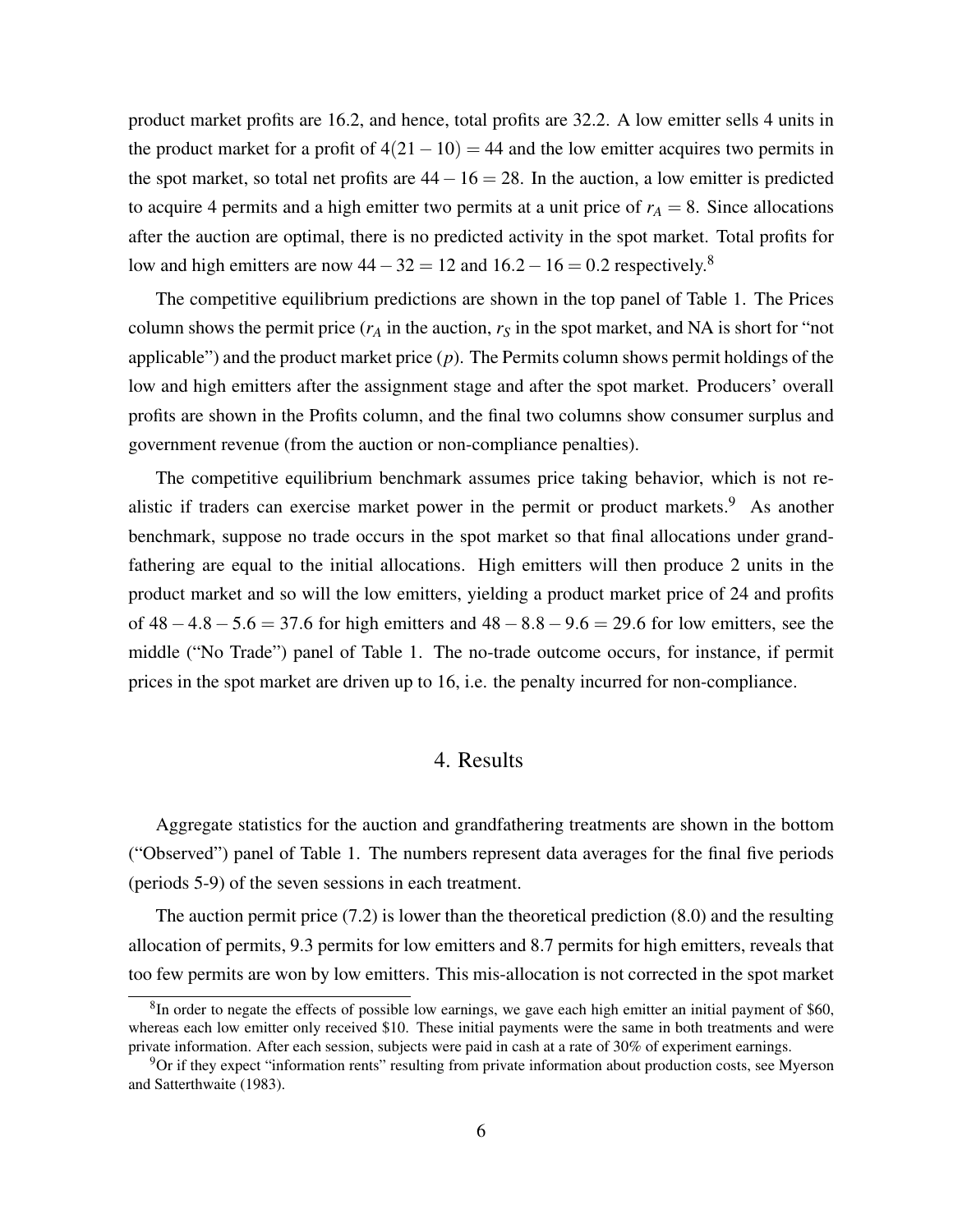|                                | Prices         | Permits (Low, High) |                        | Profits    | Consumer | Government |
|--------------------------------|----------------|---------------------|------------------------|------------|----------|------------|
|                                | ra, rs, p      |                     | Assignment Spot Market | Low, High  | Surplus  | Revenue    |
| <b>Competitive Equilibrium</b> |                |                     |                        |            |          |            |
| Grandfathering                 | NA, 8, 21      | 6, 12               | 12, 6                  | 28, 32.2   | 112.5    | 0          |
| Auction                        | 8, NA, 21      | 12, 6               | 12, 6                  | 12, 0.2    | 112.5    | 144        |
| No Trade                       |                |                     |                        |            |          |            |
| Grandfathering                 | NA, NA, 24     | 6, 12               | 6, 12                  | 29.6, 37.6 | 72       | 0          |
| Auction                        | 8, NA, 21      | 12, 6               | 12, 6                  | 12, 0.2    | 112.5    | 144        |
| Observed (periods 5-9)         |                |                     |                        |            |          |            |
| Grandfathering                 | NA. 11.0. 22.6 | 6, 12               | 8.2.9.8                | 28.4.35.7  | 90.0     | 0          |
| Auction                        | 7.2. 8.4. 21.9 | 9.3.8.7             | 9.4.8.6                | 14.2.4.5   | 100.3    | 133.8      |

Table 1. Theoretical predictions and experimental outcomes.

where trading volume is very low. On average only 0.46 permits are traded: 0.26 permits are bought by emitters of the same type (i.e. a low emitter buying from another low emitter, or a high emitter buying from another high emitter), 0.06 permits are bought by high emitters from low emitters, and 0.14 permits are bought by low emitters from high emitters. So the net permit transfer from high to low emitters is only 0.08. As a result, permit allocations are almost unaffected by the spot market: the low emitters hold 9.4 permits on average, and the high emitters 8.6. The average spot market price (8.4) is higher than the auction price, which reflects a higher willingness-to-pay of producers who were unsuccessful in the auction and need additional permits to avoid the penalty. The post spot-market permit holdings explain why observed output in the product market (14.1) is less than the competitive equilibrium output (15.0). The associated higher product price of 21.9, lowers consumer surplus (100.3) and benefits producers. The observed profit for a low emitter is 14.2 while high emitters make a small profit of 4.5, partly because they incur an average compliance penalty of 3.7. Finally, the average auction revenue is 130.1, which translates into a government revenue of  $130.1 + 3.7 = 133.8$ .

With grandfathering, on average 3.7 permits are being traded in the spot market, resulting in a net transfer of 2.2 permits from high to low emitters (1.3 permits are traded are among high emitters only or among low emitters only, and 0.1 permits are bought by high emitters from low emitters). So the spot market corrects the initial mis-allocation to some extent (low emitters' holdings are increased from 6 to 8.2 permits) but not nearly as much as a competitive equilibrium analysis predicts. The spot-market price for permits is 11.0, which is higher than in the auction. Output in the product market is 13.4 and the product price is 22.6, with low consumer welfare (90.0) and high profits as a result (28.4 for low emitters and 35.7 for high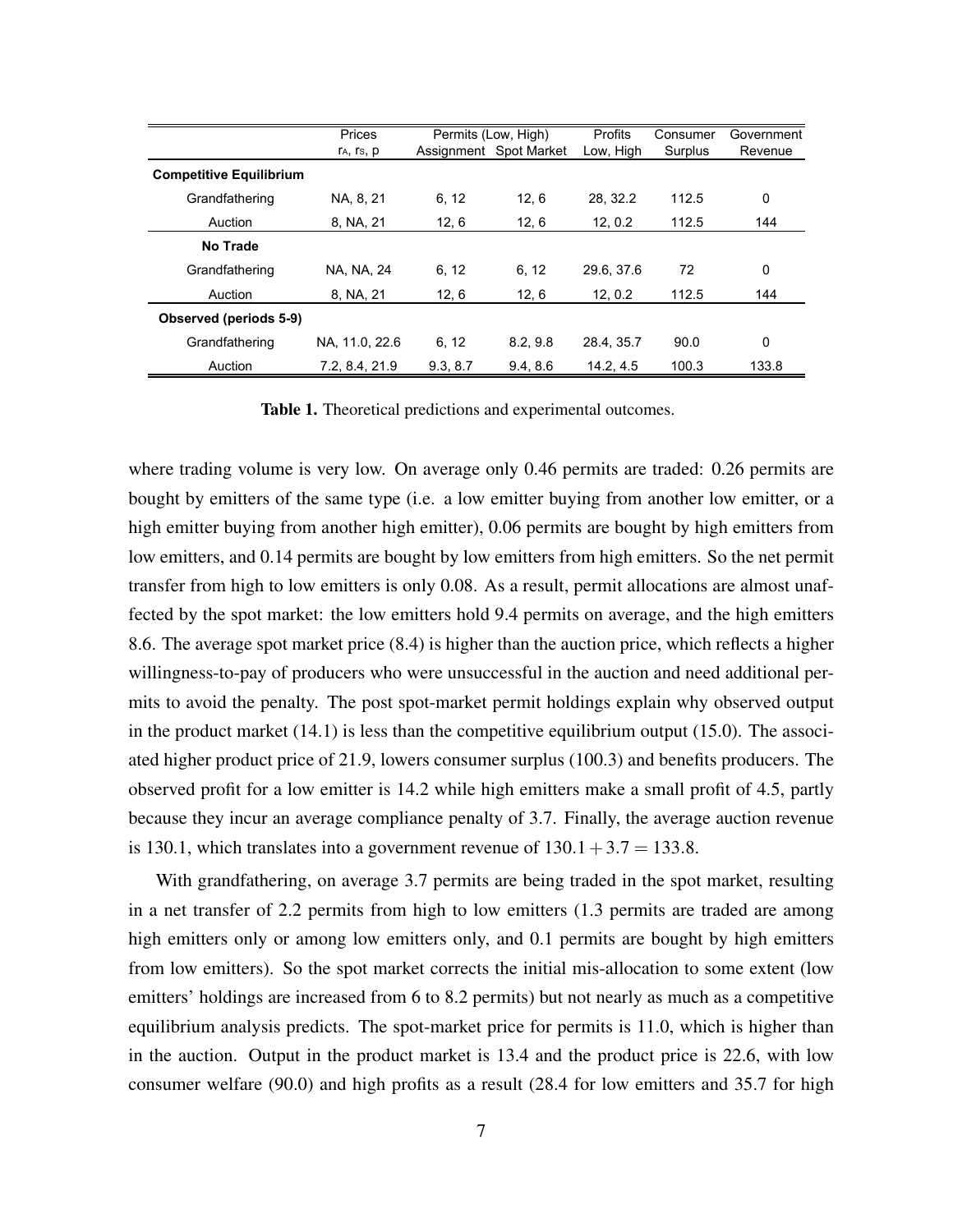

Figure 2. Permit holdings using auctions (left) and grandfathering (right). High (low) emitters' afterspot-market holdings are shown by the solid lines with square markers (dotted lines with circle markers).

emitters). There are no non-compliance penalties so government revenue is 0.

A more disaggregated view of the data is provided by Figure 2, which displays post spotmarket permit holdings of low emitters (dotted line with square markers) and high emitters (solid line with circle markers) in each of the nine periods of the experiment. The left panel covers the auction treatment and the right panel the grandfathering treatment. Note that in the final five periods, low emitters tend to hold the majority of the permits when they are initially assigned by auction, while the reverse is true with grandfathering.

Figure 3 shows prices for the different stages in both the auction (left panel) and grandfathering (right panel) treatments. The top solid lines with circle markers correspond to prices in the final product market, and the dashed line at a price level of 21 is the theoretical prediction. Note that with grandfathering, product prices are somewhat higher than with an auction. The reason is that more permits are owned by high emitters and, as a result, total output is less. The bottom solid line with diamond markers in the left panel shows the permit prices in the auction, and the dashed line at a price level of 8 is the theoretical prediction. Finally, the dotted lines with square markers show the permit prices in the spot market. Note that with the auction, spot prices are too high but drop towards the equilibrium level of 8 in the final periods. In contrast, with grandfathering, high emitters exercise their bargaining power in the permit market and drive up the permit price (close) to 11 in the second half of the experiment.

Figures 2 and 3 provide some evidence for adjustments in subjects' behavior over time (learning). For example, in the auction treatment, high-emitters post spot-market holdings drop dramatically over the first four periods. Likewise, spot prices in the grandfathering treatment show a significant time trend up to period 5 after which they level off at high levels. For these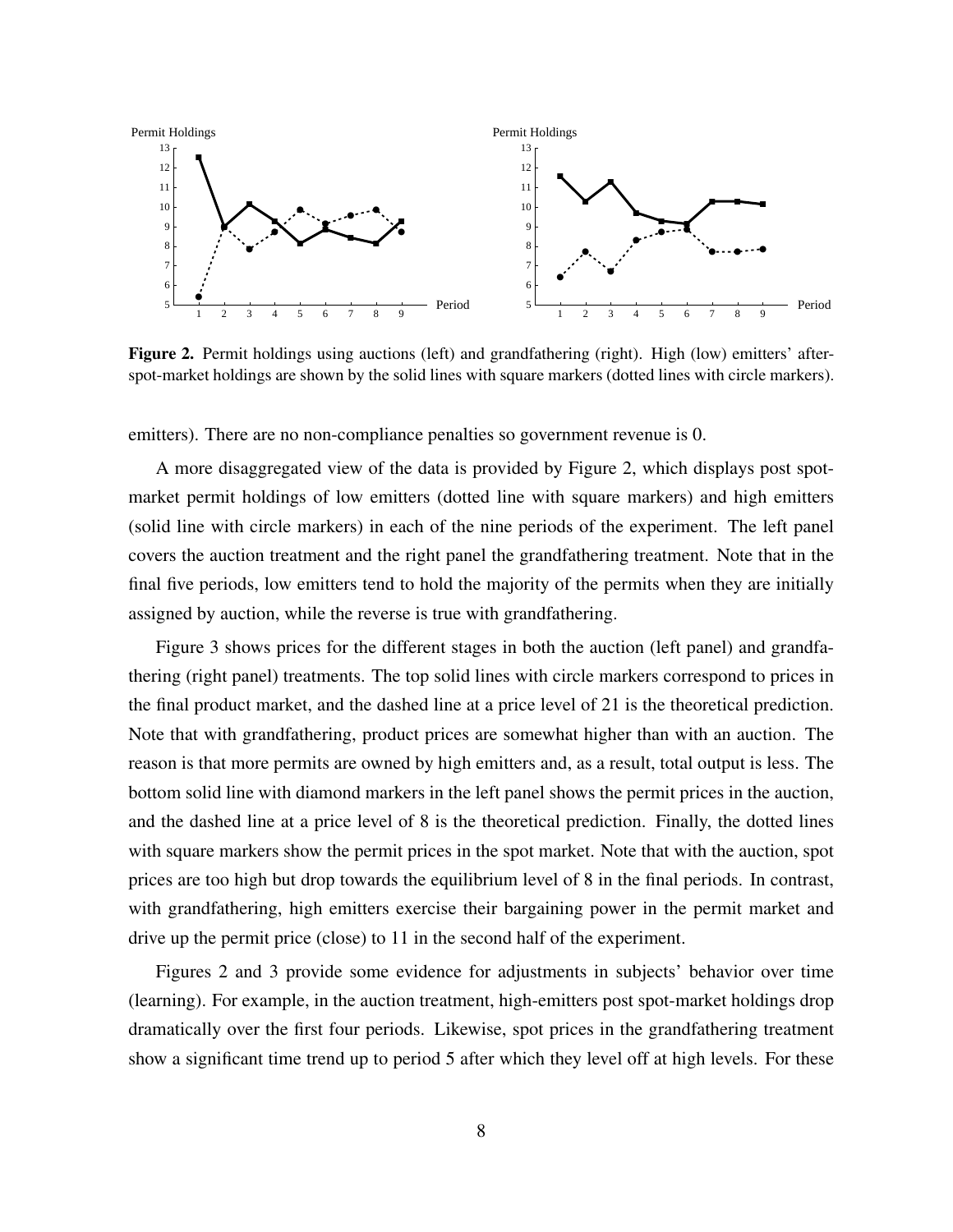

Figure 3. Permit and product prices using auctions (left) and grandfathering (right). The solid line with diamond markers show auction permit prices, the dotted lines with square markers show spot-market permit prices, and the solid lines with circle markers show product prices. The thin dashed lines show theoretical predictions.

reasons, the aggregate statistics reported in Table 1 are based only on the final five periods of the experiment for which behavior seems to have stabilized.

## 5. Exercising Market Power

In this section we consider the following three questions, raised by the experimental results reported above. In the auction, why are too few permits won by low emitters? Under grandfathering, why are too few permits traded from high to low emitters? What is the degree of pass through under grandfathering where permits are obtained for free?

Figure 4 shows demand for permits in the auction by low emitters (middle panel), high emitters (bottom panel), as well as aggregate demand (top panel). In the top panel, for instance, the thick solid line represents demand of low and high emitters and the dashed line gives the theoretical prediction when demand is "truthful," i.e. when bids are equal to values. In the aggregate, observed demand is close to predicted demand (there are differences for quantities higher than 20, but since the cap was set at 18 permits these differences are immaterial). However, the disaggregated demand curves shown in the middle and bottom panels indicate that low emitters showed "monopsonist" behavior while high emitters "overbid." Since they are the larger buyers in the auction, low emitters strategically withheld demand so as to push down the price. In contrast, high emitters submitted bids that exceeded their values, at least for low quantities, to ensure they received *some* permits.<sup>10</sup> Consequently, high emitters won more than

 $10$ High emitters may have bid more than the permit's value to increase the chance of winning that permit while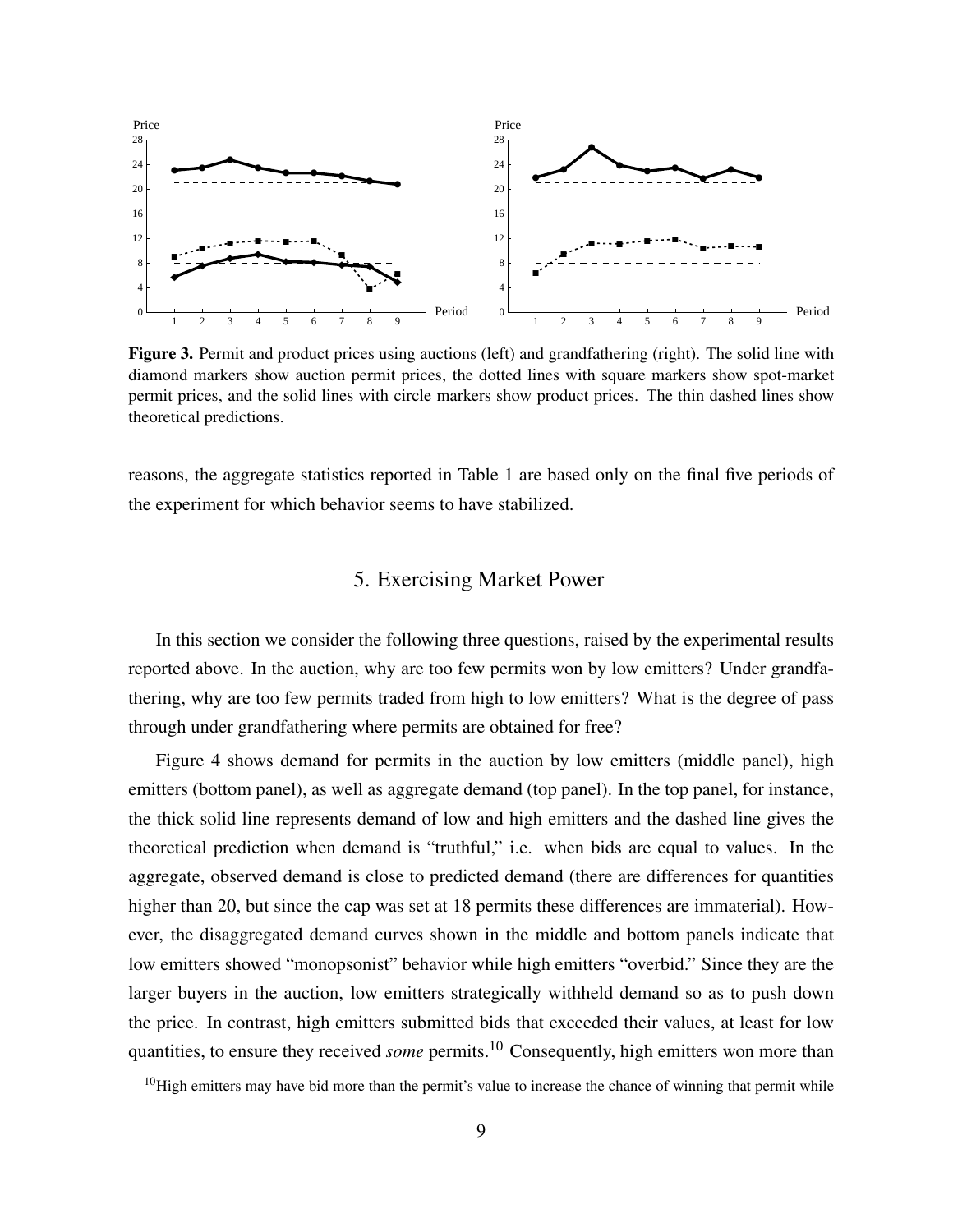

Figure 4. Demand for permits in the auction. The thick solid line in top panel shows shows demand aggregated over low and high emitters, the dotted line with circle markers in the middle panel shows demand of the low emitters, and the solid line with square markers in the bottom panel shows demand of the high emitters. In all three panels, the dashed line shows theoretical predictions based on truthful bidding. In the top panel, the dashed vertical line at 18 is the permit cap, the thin solid line at 19 determines the uniform price (equal to the highest-losing bid). The resulting uniform price of 8 is shown by the horizontal lines in the middle and bottom panels.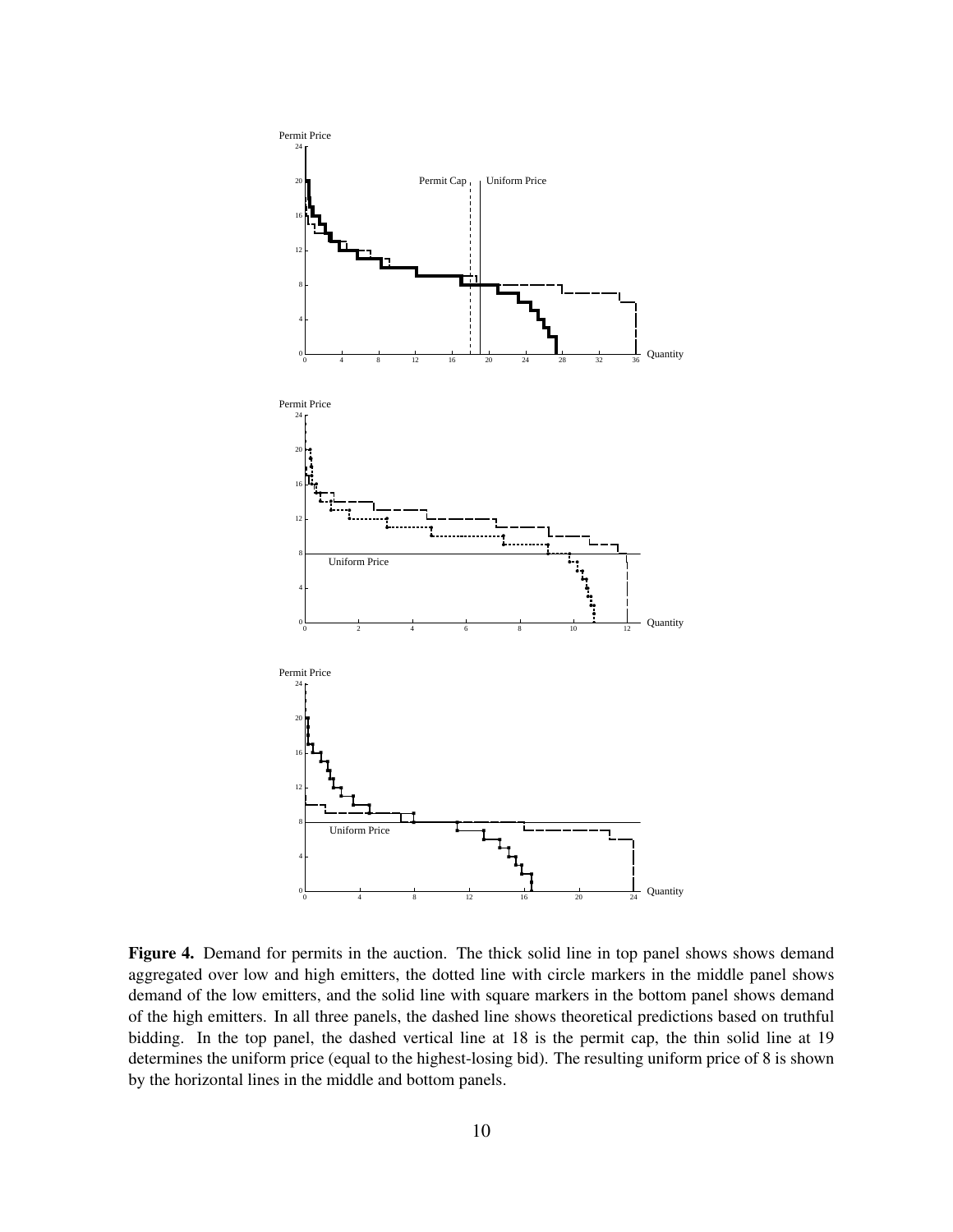

Figure 5. Permit demand and supply curves in the spot market under grandfathering. The solid lines represent observed demand and supply, aggregated over low and high emitters (although most demand comes from low emitters and most supply from high emitters). The dotted line is the theoretical demand curve, constructed by equating bids to values, and the dashed line is the theoretical supply curve, constructed by equating asks to values.

the predicted number of permits, as can be seen from intersecting the horizontal line at a price of 8 with the relevant demand curves, yielding 9.3 permits for low emitters and 8.7 permits for high emitters. To summarize, while the auction awards the majority of the permits to the low emitters, there is some degree of mis-allocation because of strategic demand reduction by the low emitters (monopsony power) and some overbidding by high emitters.

Figure 5 shows demand and supply in the permit spot market. The solid downward sloping line with circle markers represents demand of mostly low emitters, and the upward solid line with square markers shows supply of mostly high emitters. The dotted downward sloping curve is demand in the permit market when bids are equal to values, and the dashed upward sloping curve is supply when asks are equal to values. Notice that observed demand is close to truthful in the relevant range, but that observed supply differs starkly from predicted supply. Some high emitters may be withholding supply strategically to raise price, but others may be reacting behaviorally to maintain their endowments in a process that is reinforced by the high realized profits that result. Either way, the market power is due to larger allocations for high emitters

expecting to pay a low price (i.e. the market-clearing price set by the marginal unit that transacts). This reasoning is flawed, of course, since an increase in one's bid only changes the outcome if the bid becomes the marginal bid that determines the price, in which case bidding above one's value leads to a sure loss. Nevertheless, bidding above value is commonly observed in second-price auctions where the high bidder wins and pays only the second-highest bid, e.g. Kagel and Levin (1993).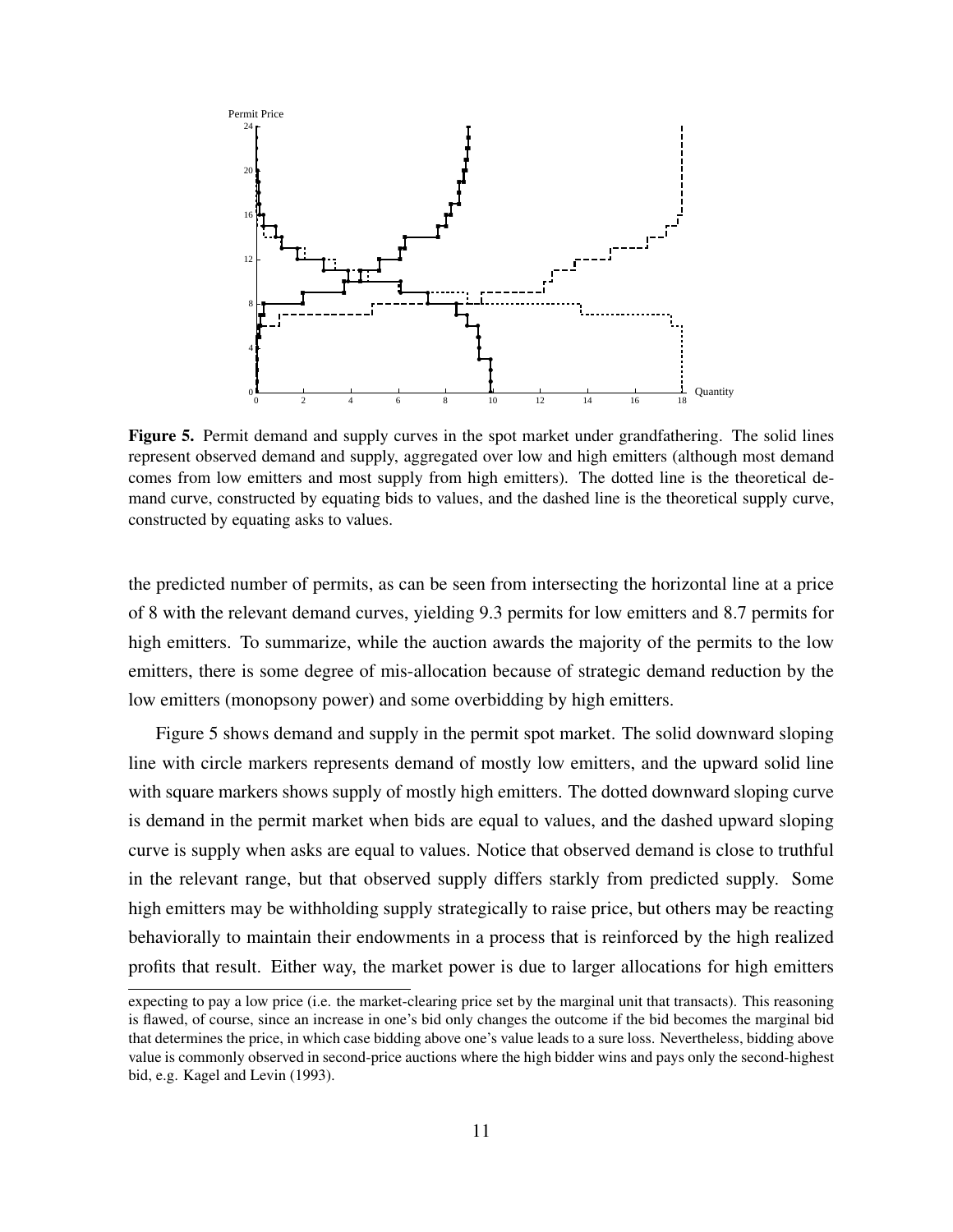

Figure 6. Empirical supply functions (aggregated over low and high emitters) for the auction (dotted) and grandfathering (solid) treatments with a cap of 18.

under grandfathering, and the spot market does not fully correct initial mis-allocations under grandfathering. A standard markup-over-cost computation yields

$$
\frac{p-c}{p} \times 100\% = 16\%
$$

where *p* is equal to the observed ask price and *c* is equal to the true value of the permit. To summarize, the reason that the spot market does not fully correct the initial mis-allocation under grandfathering is that high emitters exercise their market power in the permit market.

Finally, in the discussion about auctions versus grandfathering, one of the main issues is that of pass through, i.e. whether auctions will cause producers to charge higher prices to recover permit costs (which are zero under grandfathering). Figure 6 shows the distribution of ask prices in the auction (dotted line) and grandfathering (solid line) treatments. These empirical supply curves were constructed by considering the ask prices from both low and high emitters and taking an average over the final five periods of each of the seven sessions within a treatment. Note that for some of the inframarginal units (corresponding to very low marginal costs of production), the ask prices under grandfathering are indeed lower. However, for marginal units, which determine consumer prices, the opposite is true and ask prices are *higher* with grandfathering. In other words, the opportunity costs of "free" permits were fully "passed through" to the product market, resulting in large increases in producer profits in these sessions: earnings of low emitters doubled with free allocations, and earnings of high emitters increased even more sharply.<sup>11</sup> These results are consistent with observed practices in the European carbon-trading

 $11$ The degree of pass through that we observe is somewhat more pronounced that what was observed by Wråke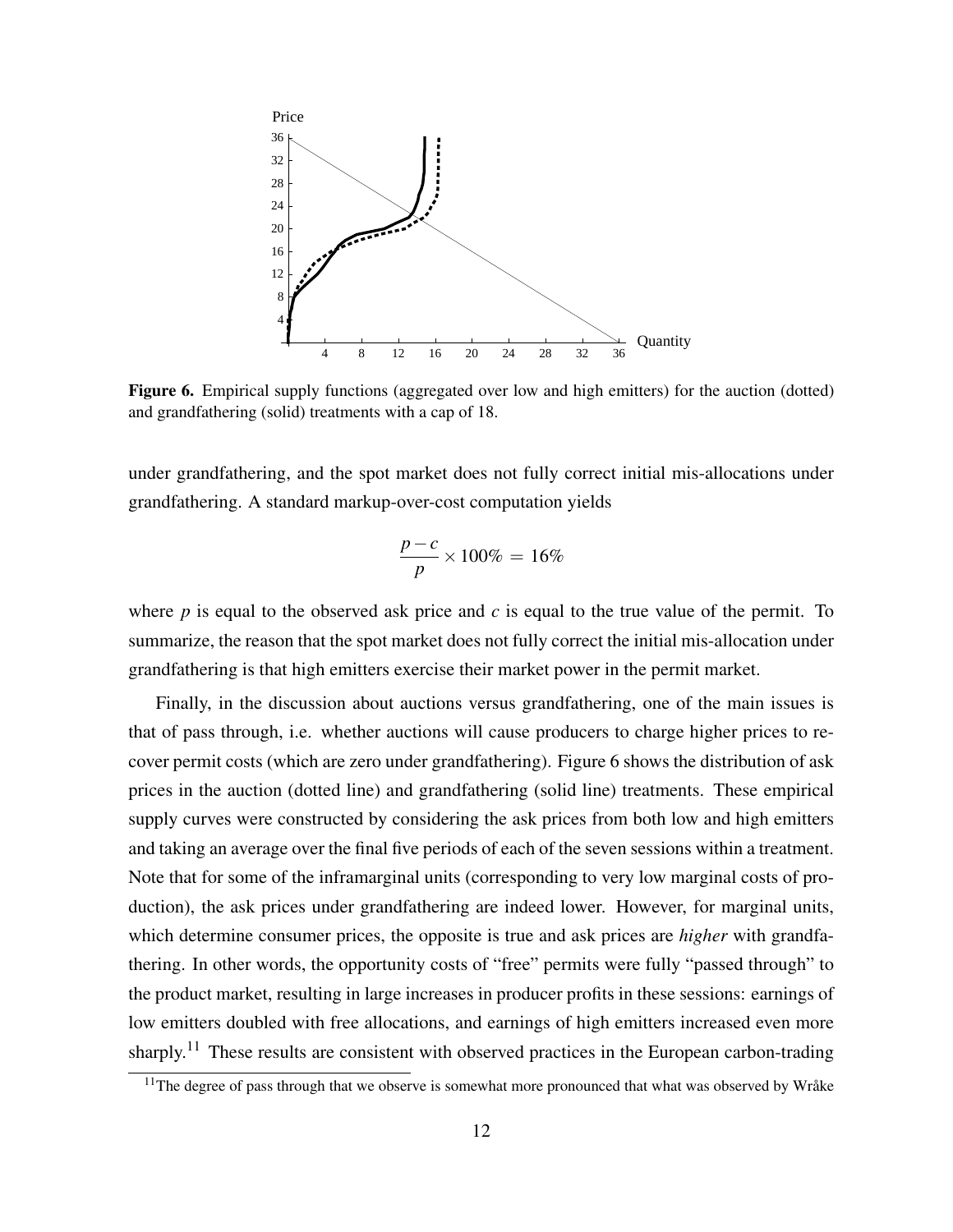market where Germany-based RWE collected billions of dollars in windfall profits from having obtained permits for free, and yet raised consumer electricity prices to reflect the permits' opportunity costs (see the Introduction).

## 6. Conclusions

The laboratory experiments reveal that even free allocations of emissions permits result in dramatic increases in downstream product prices. It would be a mistake to adopt grandfathered procedures in the hope that the effects of cap-and-trade regulations will have no price consequences. In our laboratory markets, the price effects of free allocations were exaggerated by the tendency for high emitters, with large "history-based" permit allocations, to exercise some market power in the secondary markets for permits that preceded the clearing of the product market. The permit prices in these spot markets were well above competitive (supply and demand) predictions. As a result, high emitters, who began with high allocations, entered the production phase with more permits than was optimal, which tended to reduce output and raise product prices. In contrast, permit prices tended to converge to competitive levels when permits were assigned by auction. The initial assignments resulting from the auction were more favorable to low emitters, which resulted in slightly lower product prices and higher consumer welfare. The main effect of the auction is to transfer the windfall profits of (high) emitters into government revenue.

et al. (2009) in a simple "individual decision" design in which the markets for permits and the downstream product were simulated exogenously. In the Wråke et al. experiment, some subjects had difficulty recognizing the opportunity cost of permits that were received for free, although behavior tended to get closer to theoretical predictions with experience. Benz and Ehrhart (2007) also study the effects of initial permit allocations in an experiment, but the issue of pass through was not addressed, since there was no product market (producers were given exogenously determined production levels).